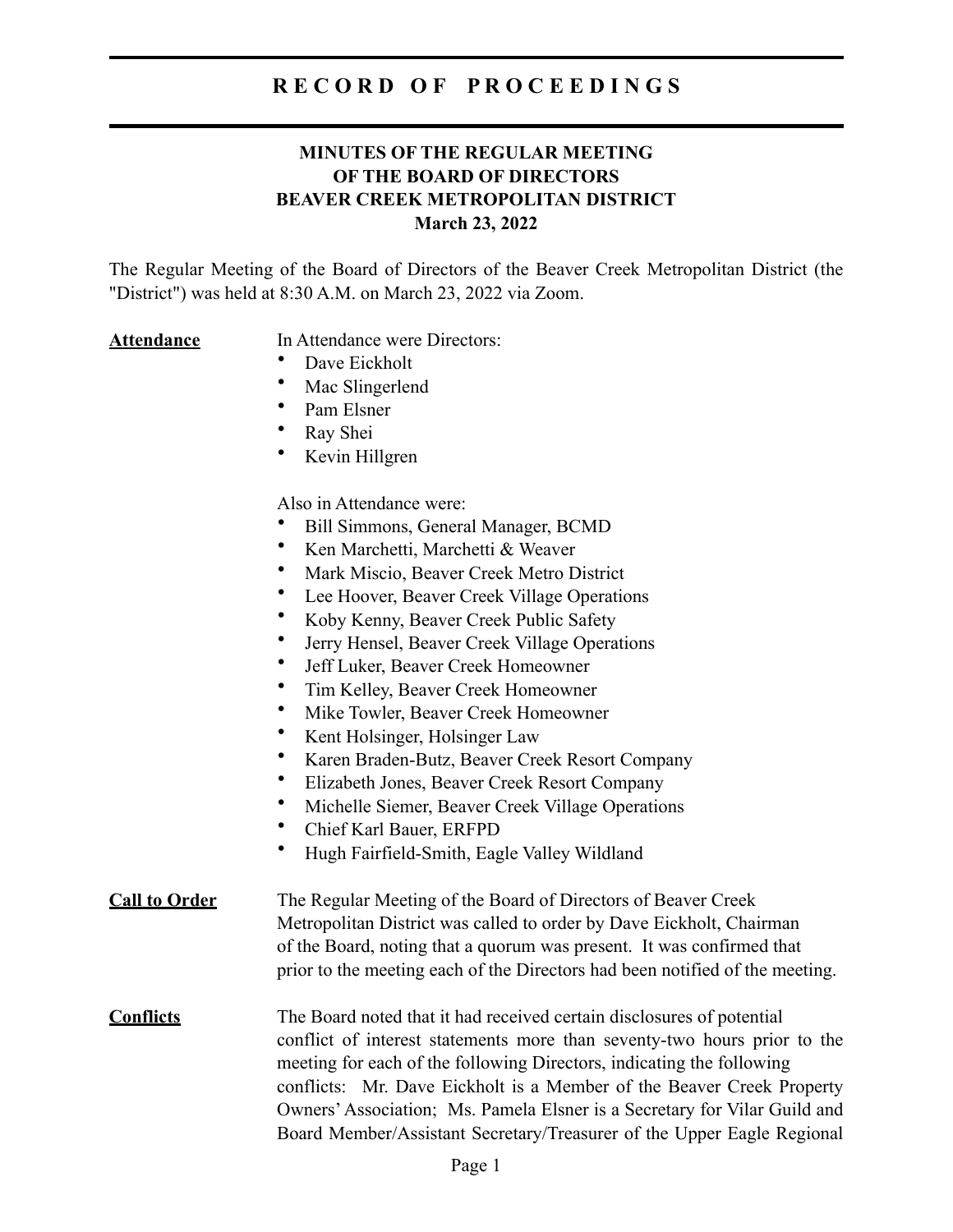## **Beaver Creek Metropolitan District March 23, 2022 Meeting Minutes**

|                                             | Water Authority; Mr. Kevin Hillgren is a Board Member of the Beaver<br>Creek Club and a Board Member of the Beaver Creek Meadows<br>Homeowners Association; Mr. Ray Shei is a Board Member of the Beaver<br>Creek Property Owners' Association: the Board noted for the record that<br>these disclosures are restated at this time with the intent of fully complying<br>with laws pertaining to potential conflicts.                                                                                                                                                                                                                                                                                                                        |
|---------------------------------------------|----------------------------------------------------------------------------------------------------------------------------------------------------------------------------------------------------------------------------------------------------------------------------------------------------------------------------------------------------------------------------------------------------------------------------------------------------------------------------------------------------------------------------------------------------------------------------------------------------------------------------------------------------------------------------------------------------------------------------------------------|
| <b>Minutes</b>                              | The Board reviewed minutes of the February 23, 2022 Regular Meeting.<br>Upon a motion duly made and seconded, it was unanimously                                                                                                                                                                                                                                                                                                                                                                                                                                                                                                                                                                                                             |
|                                             | <b>RESOLVED</b> to approve the minutes from the February 23, 2022<br>meeting.                                                                                                                                                                                                                                                                                                                                                                                                                                                                                                                                                                                                                                                                |
| <b>Future Meeting</b>                       | The next Board meeting will be held via Zoom on Wednesday, April 27,<br>2022 at 8:30 A.M.                                                                                                                                                                                                                                                                                                                                                                                                                                                                                                                                                                                                                                                    |
| <b>Public Input</b><br><b>Wildland Fire</b> | Chief Bauer and Mr. Fairfield-Smith discussed the Wildland fire mitigation<br>analysis between Beaver Creek and Bachelor Gulch. Mr. Fairfield-Smith<br>provided a simulation video showing burn probabilities due to the current<br>vegetation fuels. This will be a primary focal point for 2022. The plan will<br>not be a clear cut of the area, more of a 30-80% reduction in the canopy.<br>Mr. Kenny will work with Mr. Fairfield-Smith and Chief Bauer to identify<br>a plan of action for both 2022 and 2023 to present at the April Metro<br>meeting. Home assessments are available to create defensible space,<br>treatment on available lands, sustainable landscapes and education to<br>homeowners with Eagle Valley Wildland. |
| <b>Public Safety</b>                        | Mr. Kenny provided detail on the Public Safety report. Criminal activity<br>was up slightly due to some minor scuffles in the Village and Hyatt guests.<br>Minor medical incidents include slip and trips and ice rink falls. Noise<br>complaints were decreased this month.                                                                                                                                                                                                                                                                                                                                                                                                                                                                 |
| <b>Village Connect</b>                      | Mr. Hoover provided highlights from the Village Connect report. Actual<br>service hours were 3,104 down from the budgeted 3,683 (579 light). The<br>average wait time was between 6-8 minutes with 95% of rides under 20<br>minutes. The budget is set for 125 driver with current staffing at 78 with<br>8-10 contract drivers. The Transportation Committee is preparing for next<br>season.                                                                                                                                                                                                                                                                                                                                               |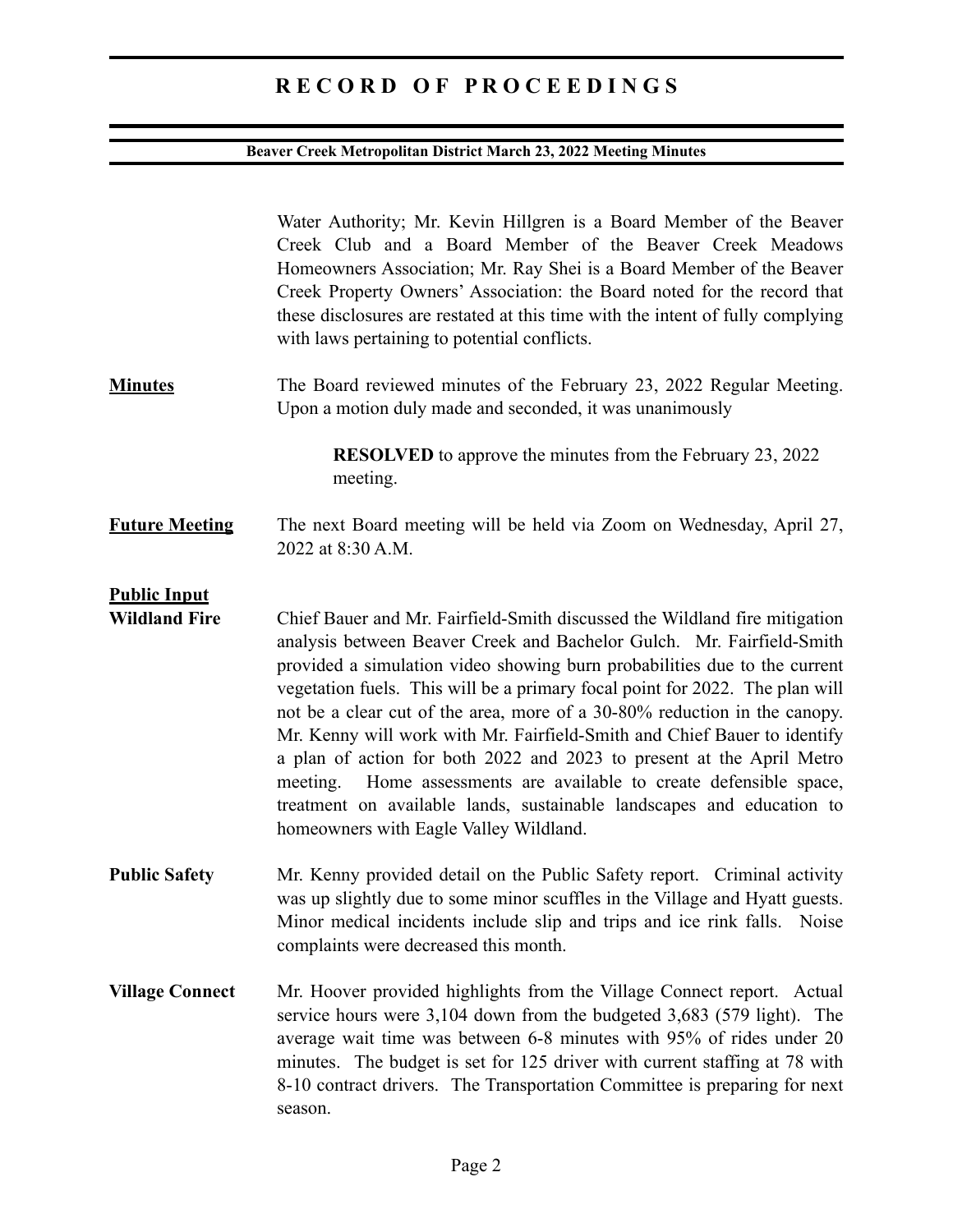## **Beaver Creek Metropolitan District March 23, 2022 Meeting Minutes**

| <b>Action Items</b><br><b>General Manager</b>                       |                                                                                                                                                                                                                                                                                                                                                                                                                                                                                                                                                                                                                                                                                                                                                                                                            |  |
|---------------------------------------------------------------------|------------------------------------------------------------------------------------------------------------------------------------------------------------------------------------------------------------------------------------------------------------------------------------------------------------------------------------------------------------------------------------------------------------------------------------------------------------------------------------------------------------------------------------------------------------------------------------------------------------------------------------------------------------------------------------------------------------------------------------------------------------------------------------------------------------|--|
| <b>Update</b>                                                       | There was an accident involving a plow truck. There were no injuries and<br>the other driver's insurance will cover the repairs. The storm drain vaults<br>that were flushed were believed to be a result of a glycol leak in the<br>snowmelt system. Mr. Hensel has been working with the contractor. The<br>leak will be repaired in the spring. At this time, there will be water in the<br>system due to the expense of adding glycol. Mr. Simmons met with<br>McDowell Engineering Saturday morning at the drop off area. Peregrine<br>Villas hope to close in May. Mr. Niemi has continued to pay the interest<br>payments on time. The Technical Committee for the Transit Authority has<br>been working on the services that could be provided, the cost of those<br>services and revenue sources. |  |
| <b>Regional Transit</b>                                             |                                                                                                                                                                                                                                                                                                                                                                                                                                                                                                                                                                                                                                                                                                                                                                                                            |  |
| <b>Authority</b>                                                    | Mr. Heil and Mr. Ray will present at the April Metro Board meeting to<br>understand the direction and goals of the Authority with a draft IGA.<br>Chairman Eickholt will review the materials with Counsel to identify and<br>protect the District's interest.                                                                                                                                                                                                                                                                                                                                                                                                                                                                                                                                             |  |
| <b>Overlay Project</b>                                              | There were three bids received from the RFP from 360, United/Old Castle<br>and Frontier. United came in with the lowest bid by approximately \$1,000.<br>Mr. Simmons will work with United on finalizing dates. The Board made a<br>motion and seconded to award the project to United/Old Castle. It was<br>unanimously                                                                                                                                                                                                                                                                                                                                                                                                                                                                                   |  |
|                                                                     | <b>RESOLVED</b> to approve the contract with United/Old Castle for the<br>2022 Overlay project.                                                                                                                                                                                                                                                                                                                                                                                                                                                                                                                                                                                                                                                                                                            |  |
|                                                                     | Financial Statement The Financial Statement was included in the packet. Nothing outstanding<br>this for this month. Mr. Marchetti noted that the audit fieldwork has been<br>completed and the report is available for review. Chairman Eickholt and<br>Director Shei will head the audit committee.                                                                                                                                                                                                                                                                                                                                                                                                                                                                                                       |  |
| <b>Account Payable</b>                                              | The Board reviewed the Accounts Payable for March. A motion was made<br>and seconded to approve. It was unanimously                                                                                                                                                                                                                                                                                                                                                                                                                                                                                                                                                                                                                                                                                        |  |
| <b>RESOLVED</b> to approve the Accounts Payable for March 23, 2022. |                                                                                                                                                                                                                                                                                                                                                                                                                                                                                                                                                                                                                                                                                                                                                                                                            |  |
| <b>Public Input</b>                                                 | Chairman Eickholt invited Mr. Towler to join for the Executive Session.                                                                                                                                                                                                                                                                                                                                                                                                                                                                                                                                                                                                                                                                                                                                    |  |
|                                                                     |                                                                                                                                                                                                                                                                                                                                                                                                                                                                                                                                                                                                                                                                                                                                                                                                            |  |